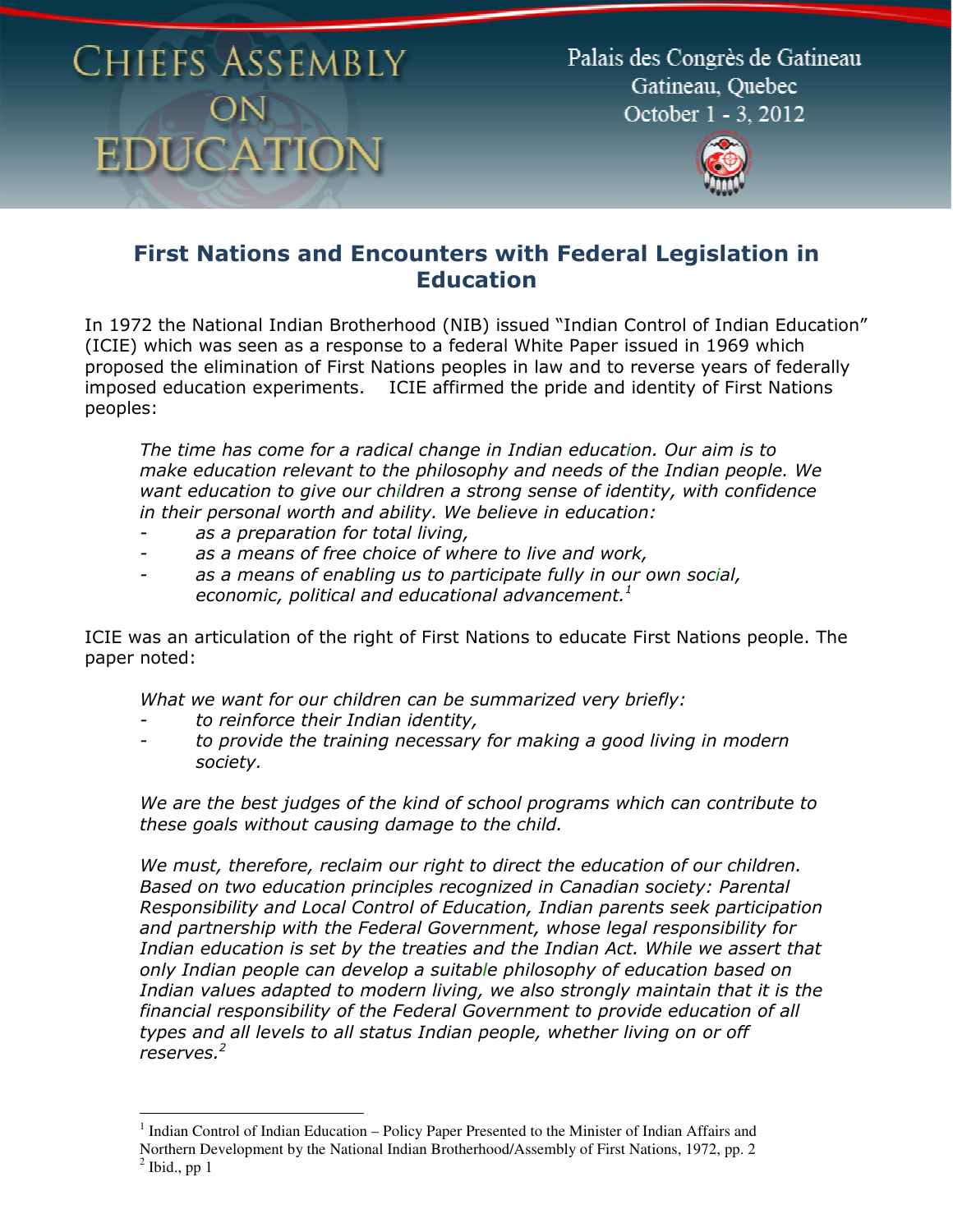$\overline{a}$ 

Palais des Congrès de Gatineau Gatineau, Ouebec October 1 - 3, 2012



The federal government at the time accepted the principle of First Nations control by enabling the building of First Nations schools across the country and taking steps for communities to manage and operate schools. However, overall financial and policy decisions have remained in the hands of the federal government to the present day.

Verna J. Kirkness, one of the authors of Indian Control of Indian Education, provided the following reflection on this state of affairs:

The most serious problem arises from the lack of legislation (Cardinal, 1977). The Indian Act provides no legal basis for the transfer of education from the control of the Minister of Indian Affairs to Indian Bands. It authorizes the Minister to enter into agreements with public or separate school boards, provincial/territorial governments, religious or charitable organizations, but not with Indian Bands. The present authority allowing Indian Bands to administer education funds derives from various Treasury Board authorities, covering a range of educational and student support services, which extend from kindergarten to postsecondary school programs.

These problems are all directly related. If we examine the authority used to accommodate the policy of Indian Control of Indian Education, it reveals that the lack of legislation enabling the Minister to transfer control of education to Indian Bands, prevents the implementation to occur as it should. This fact relates directly to funding as well as the problem of dual administration. It explains why the concept of Indian Controlled Schools by the Indian people became known to the Department of Indian Affairs as Band Operated schools. Controlling and operating are two entirely different concepts. To control is to have power over, to exercise directing influence, whereas to operate means to manage or to keep in operation. It is predictable that the difference in perception would lead to misunderstanding and impede the direction of the policy. $3$ 

First Nations educator Dr. Rose-Alma McDonald summarized First Nations perspectives on the current federal framework for First Nations education:

The greatest concern of First Nations is that they are only operating their schools: control which includes the development of First Nations standards is still attached to the federal government. INAC still controls the funds for educational programming and there is no legislation to recognize either the legal transfer of authority to First Nations or their inherent right….. The result

<sup>&</sup>lt;sup>3</sup> Verna J. Kirkness, Aboriginal Education in Canada: A Retrospective and Prospective, Journal of American Indian Education, Vol 39, #1, Fall 1999, Special Issue 2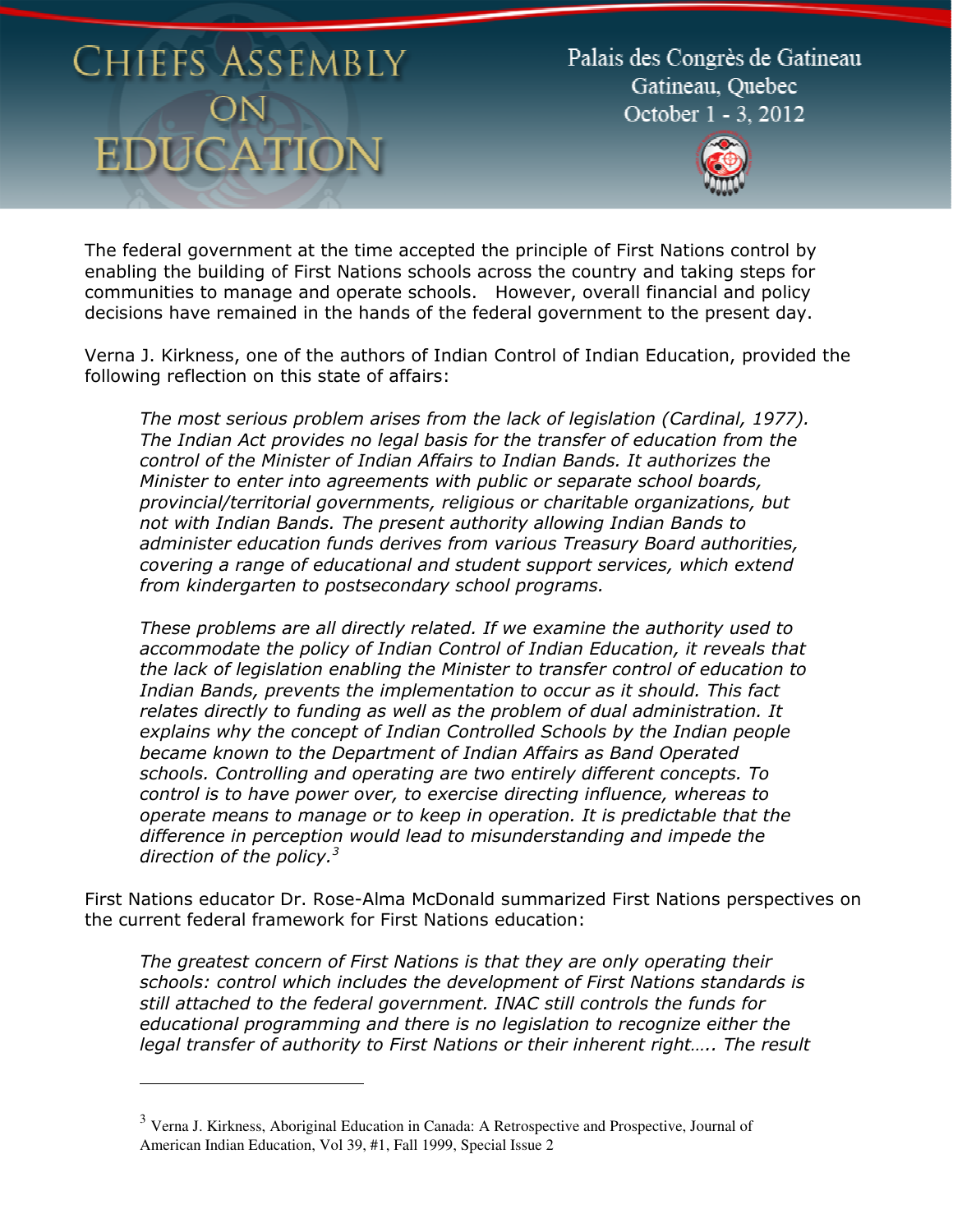Palais des Congrès de Gatineau Gatineau, Ouebec October 1 - 3, 2012



is that in essence First Nations have been given the right to control the management of their education systems within parameters established and monitored by the federal government.<sup>4</sup>

The education sections of the current Indian Act (s. 114-122) remain virtually unchanged from 1951, the era of residential schools. First Nations children from the age of six to eighteen are required to attend school. The key sections are 114 and 115. Section 114 enables the federal government to "…establish, operate and maintain schools for Indian children" and to make agreements with provinces, territories and religious institutions for the education of First Nations children. Notably there is no provision for entering into agreements with First Nations for the education of First Nations children. Section 115 enables the federal government "to provide for and make regulations with respect to standards for buildings, equipment, teaching, education, inspection and discipline in connection with schools." Current, and longstanding, federal policy requires First Nations schools to deliver a provincial curriculum by provincially certified teachers.

In reviewing the Indian Act provisions, First Nations educator Diane Longboat concluded:

In short, there is nothing in the Indian Act that could give a community any leverage in gaining control over its education….Legally, control is concentrated in one person: the Minister of Indian Affairs and Northern Development. There is no right of appeal or review…

…What some Indian groups have proposed instead is a separate piece of legislation that would recognize the rights of Indian communities and their governments to take control of education; it would contain a recognition of their jurisdiction – their right to make laws in respect of all aspect of education. This "enabling legislation" would place Canada in a position to negotiate administrative and funding arrangements on a "government-togovernment" basis, much as it does today in agreements with provincial governments under Section 114. $^5$ 

In 1988 the Auditor General of Canada raised concern about the existing framework for First Nations education: "Through enabling legislation Parliament confers on a Department an obligation to do certain things. In the absence of enabling legislation, as is the case for

 4 Dr. Rose-Alma J. McDonald: "Standards for Quality Education: Towards a Framework for Affective and Effective Schools in a First Nation Environment," in Manifesto for First Nations Education, Chiefs of Ontario, April, 2005

<sup>5</sup> Dianne Longboat: *First Nations Control of First Nations Education – The Path to Our Survival as Nations* in Barman, Jean, Hebert, Yvonne, and McCaskill, Don: Indian Education in Canada – Volume 2 – The Challenge, University of British Columbia Press, Vancouver, 1987, pp. 32-33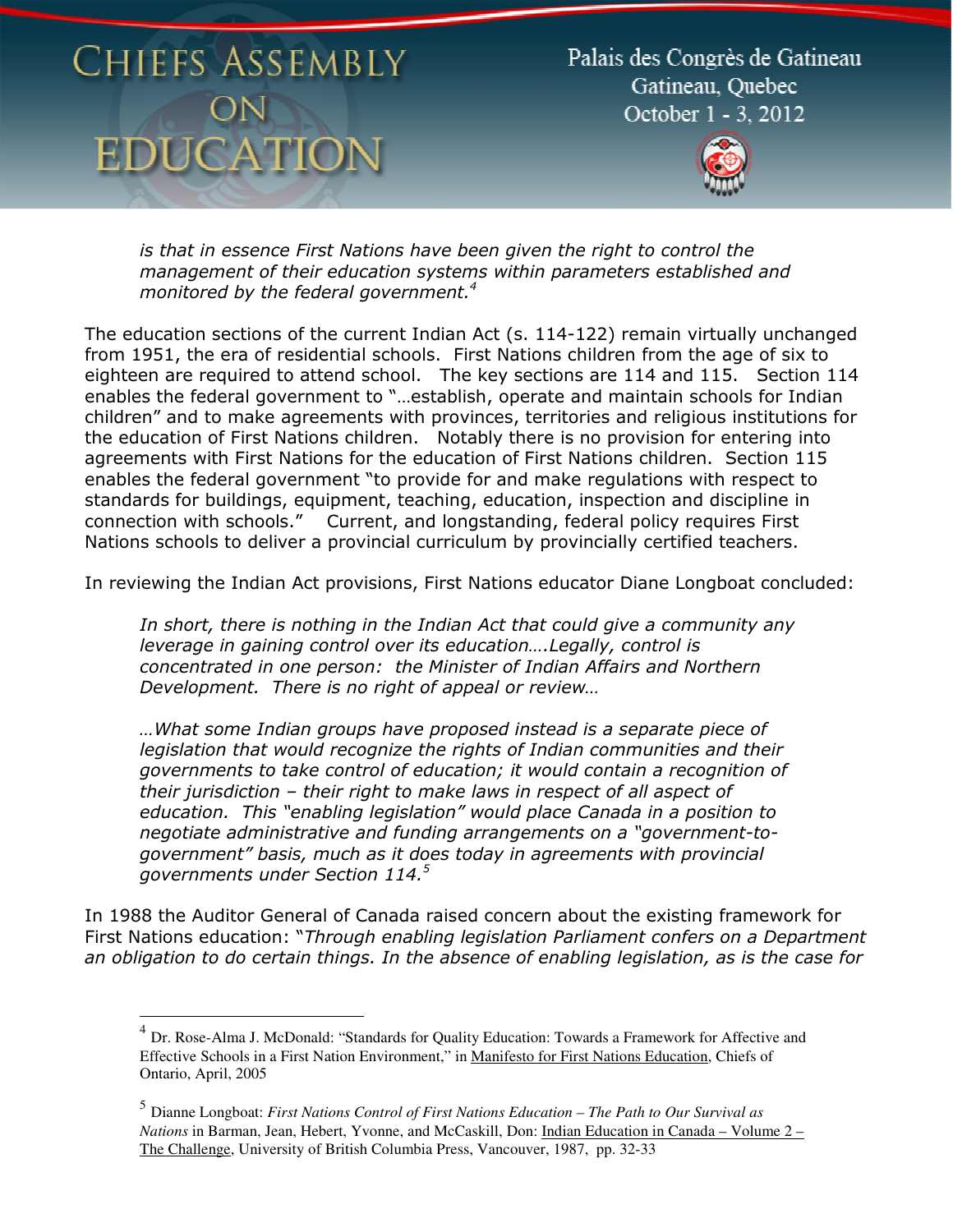$\overline{a}$ 

Palais des Congrès de Gatineau Gatineau, Ouebec October 1 - 3, 2012



the above services to Indians, DIAND's obligations are not defined and therefore it cannot be held accountable to Parliament.<sup>16</sup>

Twenty-three years later, in 2011, the Auditor General noted "The federal government has often developed programs to support First Nations communities without establishing a legislative or regulatory framework for them. Therefore, for First Nations members living on reserves, there is no legislation supporting programs in important areas such as education, health, and drinking water. Instead, the federal government has developed programs and services for First Nations on the basis of policy. As a result, the services delivered under these programs are not always well defined and there is confusion about federal responsibility for funding them adequately.<sup>"7</sup> Clearly there are structural issues to be addressed.

In 1988 the Assembly of First Nations released "Tradition and Education – Towards a Vision of Our Future," the conclusion of a multi year study of First Nations education. This led the Chiefs in Assembly to unanimously adopt a "Declaration of First Nations Jurisdiction Over Education." An extensive document, the Declaration clearly affirmed that First Nations have the right to control their education and called for action by the federal government to address existing legislation:

First Nations demand that the Government of Canada vacate the field of administering First Nations education. First Nations call for radical reform of the Indian Act, repeal of all sections that promote paternalism, full recognition of federal obligations to resource First Nations education, and the establishment of a Ministry of State for First Nations Relations as recommended in the "Penner Report" to deal with First Nations on a government-to-government basis… The development of any new legislation affecting the processes and procedures required to implement the government-to-government relationship between First Nations and the Government of Canada must involve the full participation and sanction of the First Nations in accordance with the Indigenous and Tribal (Peoples/Populations) Convention (Revised), 1989.

Legislation should create the mechanism for the Government of Canada to relate to the sovereign First Nations and administer their treaty obligations and trust responsibilities without interference in the internal operations and functions of the First Nations governments. The legislation must provide for the efficient delivery of adequate funding resulting from these obligations directly from Treasury Board to the individual First Nations governments. First Nations will determine the extent of need for resources required to meet

<sup>&</sup>lt;sup>6</sup> Report of the Auditor General of Canada, 1988, Chapter 14, Department of Indian Affairs and Northern Development, paragraph 14.26

<sup>&</sup>lt;sup>7</sup> Status Report of the Auditor General of Canada to the House of Commons, Chapter 4 - Programs for First Nations on Reserve, 2011, pp. 3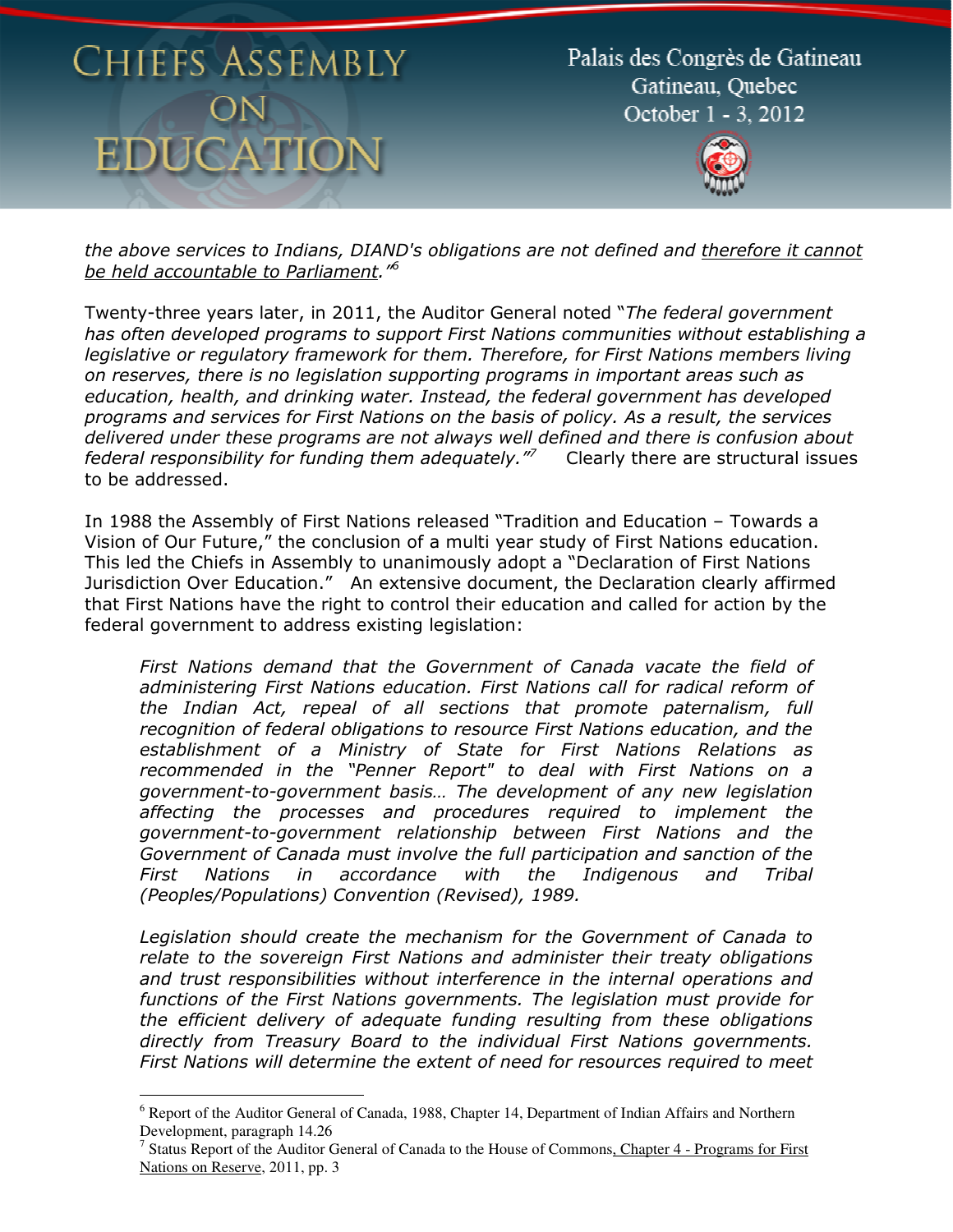$\overline{\phantom{a}}$ 

Palais des Congrès de Gatineau Gatineau, Ouebec October 1 - 3, 2012



the federal obligations to the First Nations in a manner and at a level consistent with the local First Nations needs and in accord with international standards. First Nations alone will allocate and distribute such resources to the various programs designed to meet the needs identified by the First Nations.<sup>8</sup>

In 1991, James C. Macpherson, now a long-serving justice in the Ontario Court of Appeal, but then a member of the Osgoode Hall Law School, conducted a review of Tradition and Education. He noted that:

I have been asked by the Department of Indian Affairs and Northern Development and the Department of Justice to review Tradition and Education: Towards a Vision of Our Future (hence forth simply Tradition and Education)…. The context for my review, as I understand it, is that the Department of Indian Affairs and Northern Development (henceforth DIAND) regards Tradition and Education as a substantial and significant document. DIAND is in the process of considering it and wants to respond to it. DIAND intends and believes that its response will be sympathetic and, in many respects, affirmative. However, the ultimate DIAND response will depend, at least in part, on jurisdictional factors and on choosing the right directions and themes and implementing the right substantive reforms. It is these jurisdictional factors, directions, themes and reforms that I have been asked to address – always, however, in the context of the research, analysis and recommendations contained in Tradition and Education itself.<sup>9</sup>

The review was conducted at the time that four constitutional negotiations had occurred, unsuccessfully, between the federal government, provincial premiers, and First Nations and Aboriginal leaders to explicitly entrench self-government as a right protected in the Constitution Act. Macpherson recommended that if constitutional change was not imminent, then legislation should be examined:

<sup>&</sup>lt;sup>8</sup> National Indian Brotherhood/Assembly of First Nations: A Declaration of First Nations Jurisdiction Over Education, 1988, pp. 33-34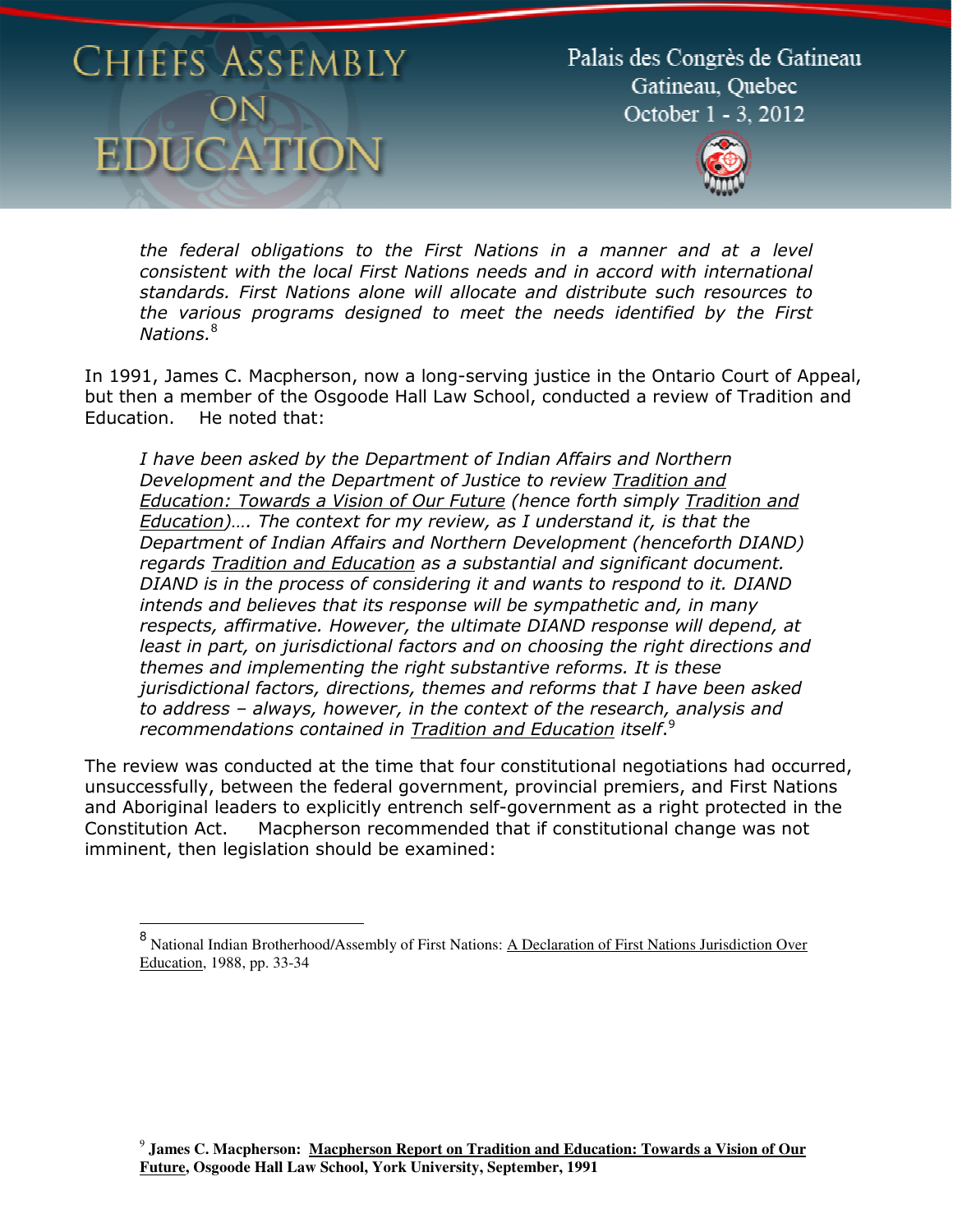Palais des Congrès de Gatineau Gatineau, Ouebec October 1 - 3, 2012



I would further recommend, however, that neither DIAND nor the AFN, as they decide what to do in the Indian education field, put all their eggs in the constitutional negotiations reform basket. If the history of constitutional negotiations in the 1980s teaches us anything it is that those negotiations are complex, difficult and divisive and are fraught with the potential for failure and even tragedy...Accordingly, I would recommend that DIAND (especially the Education Branch) and the AFN (especially the Education Secretariat) seriously consider working together on developing a national education statute. I suggest this for several reasons:

One I have already mentioned - - there is no guarantee that the current constitutional reform prose will succeed. The failure of that process, particularly at this fragile time in our history, would be disappointing, perhaps devastating. Moreover, it would make progress in others arenas, including in the legislative arena, more difficult to achieve. However, it should not, in my view, completely preclude the possibility of progress in other arenas.

My second reason for suggesting that joint DIAND-AFN work on a national education law be seriously considered at this time is that such work might provide an interesting and useful point of intersection between a specific issue, namely education, and the broad concept of self-government which will be a principal focus in the constitutional reform arena. One of the standard criticisms by governments of the concept of self-government is that it is too vague, that its contents are too murky and uncertain. Serious, shared work by DIAND and the AFN on a specific issue like education in a self-government context might remove some of the mystery, confusion and governmental unease which surround the concept. If that happened in the education context, the process might provide a useful backdrop or experience against which progress on other arenas could proceed.

Thirdly, the education provisions of the Indian Act are skeletal and archaic. They, along with so many other provisions of the Act, are in need of serious attention and revision.

Fourthly, based on my analysis in Part IV of the report, there is no doubt about the constitutional authority of the federal government to enact a national education law. Provincial governments, on the other hand, would run into serious constitutional obstacles if they tried to deal more directly with the subject of Indian education.

Fifthly, I believe that Tradition and Education provides a great deal of useful information about the state of Indian education in Canada. I also believe that there is substantial experience, expertise and genuine commitment to improve the quality of Indian education in both the Education Secretariat and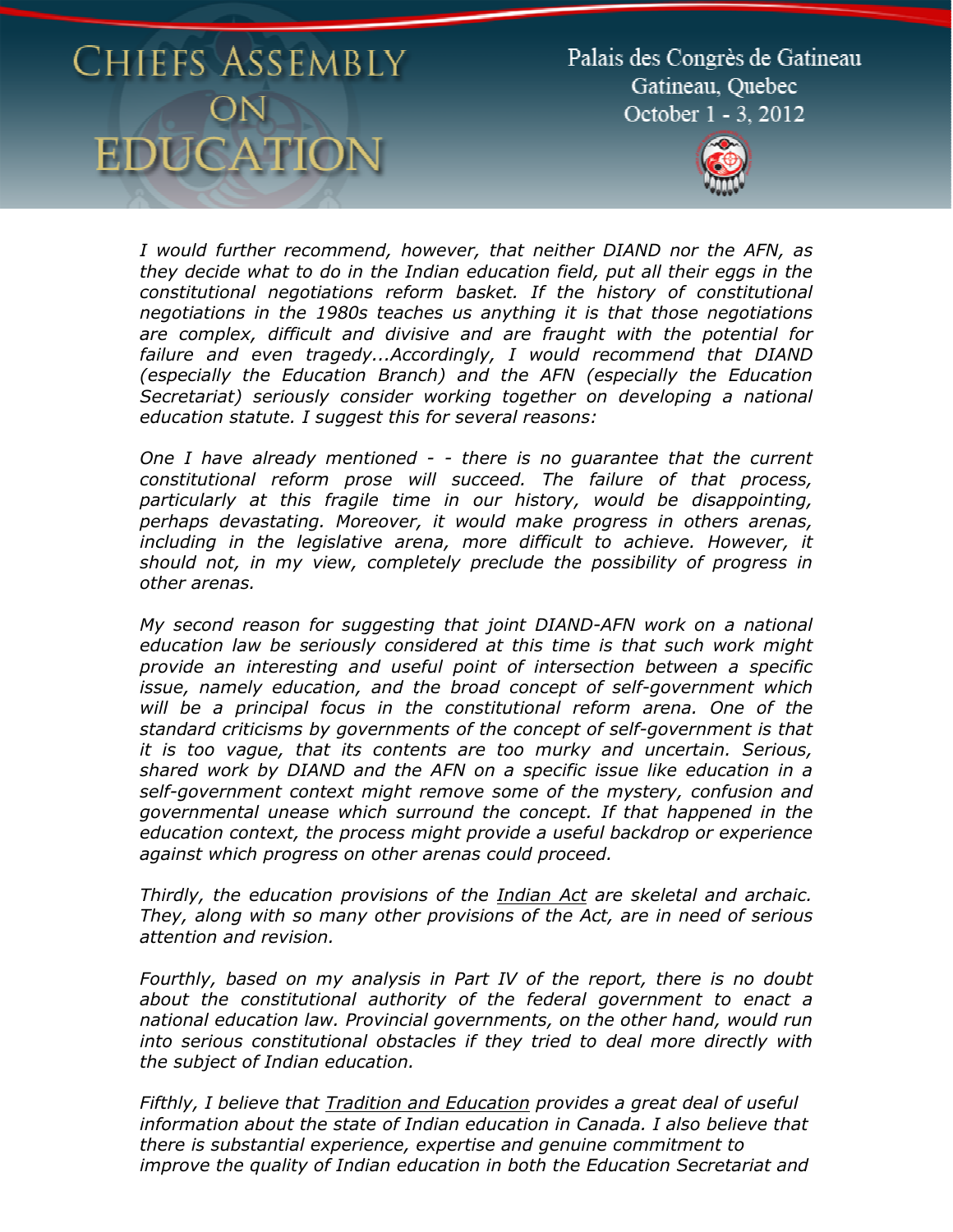Palais des Congrès de Gatineau Gatineau, Ouebec October 1 - 3, 2012



the Education Branch of DIAND. It would be a shame to waste this happy conjunction of good information and good people. A joint enterprise to try to develop a national education statue would provide a real opportunity to improve the structure of education delivery systems and the quality of education for Indian students throughout Canada. $^{10}$ 

Macpherson took the next step of providing some thoughts about what subject matter should be included in any new education statute. He noted that a national education law should place an emphasis on the preservation of First Nations languages and proposed that the federal government and the AFN undertake a study of the Kohango Reo language nest program in New Zealand to determine its applicability for the preservation of Indian languages and cultures in Canada.

Macpherson also commented on the issue of funding.

The national education law should deal with the question of resourcing the structures and programs established by law. In that vein, I would suggest that what the Supreme Court of Canada said in Mahé v. Alberta (at p.95) about the resourcing of minority language schools is a useful yardstick in the context of Indian education.

"(T)he quality of education provided to the minority should in principle be on a basis of equality with the majority … It should be stressed that the funds allocated for the minority language schools must be at least equivalent on a per student basis to the funds allocated to the majority schools. Special circumstances may warrant an allocation for minority language schools that exceeds the per capita allocation for majority schools."

The principles in this passage – parity in the quality of education and recognition that additional financial support for minority education may be necessary to achieve the parity – are already part of the education policy of the federal and provincial governments (see for example, the Canada-British Columbia Master Tuition Agreement). A national education law should explicitly affirm and further implement these principles. $^{11}$ 

A Special Chiefs Conference on Education was held in November, 1991 at which time the Chiefs-in-Assembly received draft versions of a First Nations Education Act, and a First Nations Education Administration Act. This was a First Nations-driven exercise occurring about a year after the failure of the Meech Lake Accord proposal to amend the Constitution Act. Resolutions from the Assembly were held over to an Assembly in February, 1992. AFN Resolution 14/92 stated, among other matters, that:

"…the First Nations structures and institutions for education are protected

 $\overline{a}$  $10$  Ibid, pp. 42-43

 $11$  Ibid. pp.45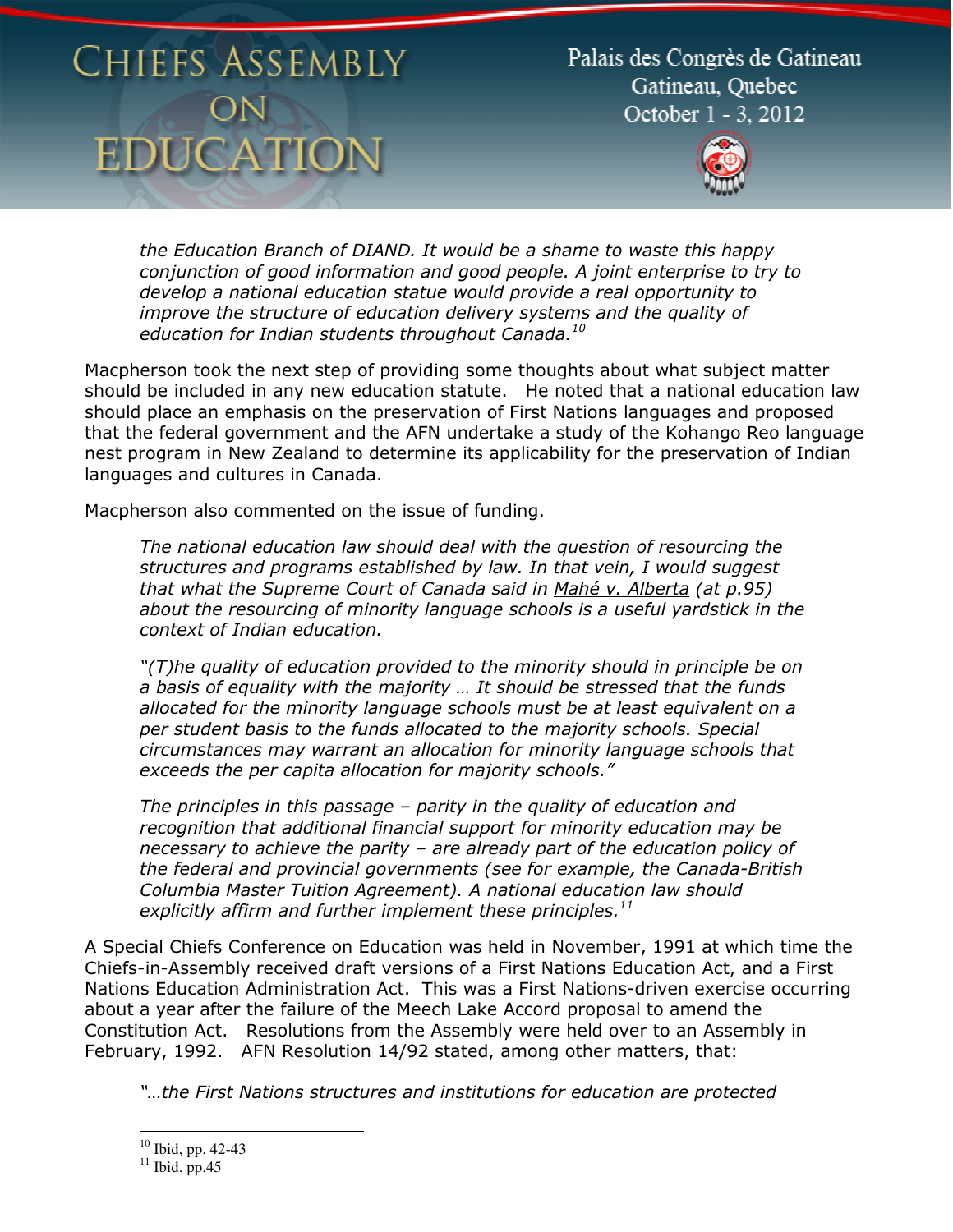Palais des Congrès de Gatineau Gatineau, Ouebec October 1 - 3, 2012



and affirmed under Section 35 of the Constitution Act, 1982, and therefore, that a National Education Act developed by First Nations be enacted by the Federal government to facilitate the resourcing of our constitutionally affirmed right to education consistent with the spirit and intent of our inherent Aboriginal rights and our treaties."

At about the same time, the federal government began floating proposals for a new round of constitutional discussions. The Charlottetown Accord to amend the Constitution Act included the participation of First Nations, Metis and Inuit leaders. The Accord identified that Aboriginal peoples "constitute one of three orders of government in Canada" and specified that the right of self-government would include the right "to safeguard and develop their languages, cultures, economies, identities, institutions, and traditions," and, "to develop, maintain and strengthen their relationship with their lands, waters and environment so as to determine and control their developments as peoples according to their own values and priorities and ensure the integrity of their societies. $12^2$  A national referendum on the Accord led to its demise. First Nations voters did not support the Accord.

Subsequent proposals for fundamental change arising from the Royal Commission on Aboriginal Peoples (RCAP) in 1996 and the Minister's Working Group on Education (2002) were shelved.

In 2010, the AFN Chiefs-in-Assembly endorsed First Nations Control of First Nations Education (FNCFNE) as an AFN policy document. This is viewed as an updated version of Indian Control of Indian Education and actually includes the 1972 document in the appendices. Among other matters the policy document notes that:

#### … it is essential that:

Federal and provincial governments amend current laws affecting education and training that are inconsistent with the exercise of the inherent and Treaty rights recognized and affirmed by the Constitution Act, 1982 and in the United Nations Declaration on the Rights of Indigenous Peoples.

 The government of Canada, in partnership with First Nations, take immediate steps to engage in the development of federal legislation guaranteeing First Nations high quality, culturally relevant education programs and services and full support for the comprehensive implementation of First Nations control of First Nations education at all levels of learning, including early learning initiatives, elementary and secondary school, adult and post-secondary education and Language Nests.

 $\overline{a}$ <sup>12</sup> http://www.thecanadianencyclopedia.com/articles/charlottetown-accord-document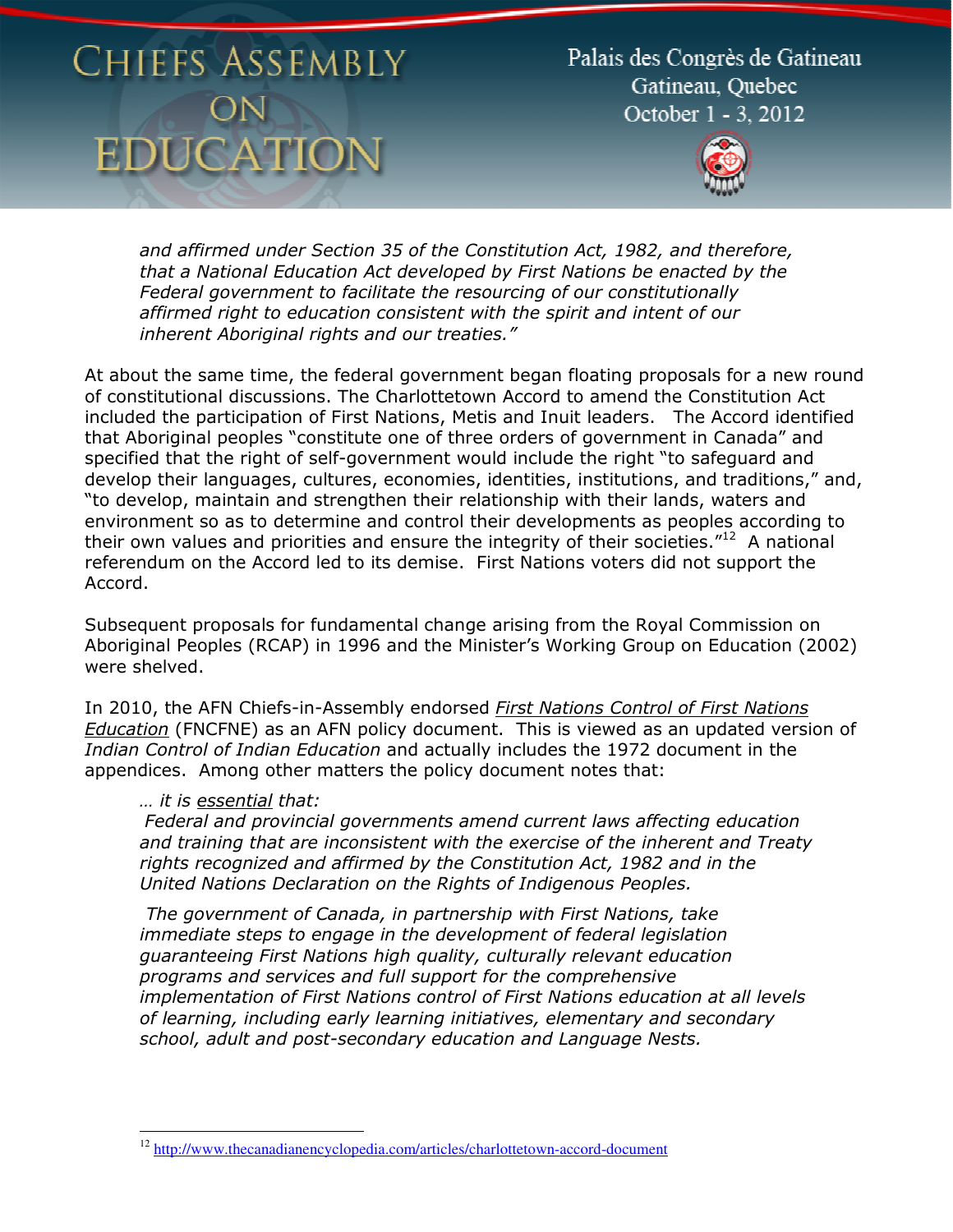Palais des Congrès de Gatineau Gatineau, Ouebec October 1 - 3, 2012



The government of Canada uphold the Honour of the Crown and fulfill its fiduciary obligations with respect to First Nations education in a manner fully consistent with and in affirmation of First Nation Aboriginal and Treaty rights.

Statutory funding arrangements be developed, in collaboration with First Nations, based on real costs, indexation and appropriate treatment for Northern and remote communities. $13$ 

Michael Mendelson of the Caledon Institute on Social Policy has advocated for the creation of national legislation to replace the education sections of the Indian Act. He has noted that:

Most of what is contemplated by [national legislation] could be achieved, in theory, through other government instruments such as individual statutes for each First Nations multi-service organization that requires a legal existence beyond incorporation; Treasury Board authorities for financial arrangements; negotiation of a new funding formula; and so on. [National legislation] would do all of this, and more, except in an open, legally-binding form with the consent of Parliament. Perhaps the most significant difference between [National legislation] and the current piecemeal approach is its presentation of a comprehensive vision for a system of First Nations education.

First Nations have long been waiting for a willing partner to join them at the table to discuss the fundamental transformation of education for First Nations peoples. It has been forty years since Indian Control of Indian Education was issued. It is has been almost twenty-five years since First Nations began to articulate the need for legislative and/or constitutional change to recognize First Nations jurisdiction over education. First Nations have developed draft legislation, proposed constitutional provisions, advocated for policy and program change, and made every effort to change an unacceptable status quo.

Perhaps the current challenge is best summarized as follows:

l

Canada must move beyond simply espousing comparable services and fulfill its Constitutional and treaty obligations to provide educational structures, services, and legal parameters equitable with provincial frameworks and commitment to student achievement. Only by meeting these commitments do First Nations children have a realistic opportunity of experiencing the same learning opportunities available within provincial systems of education. Only then can the fractured mirror be reconciled. Only then can First Nations

<sup>&</sup>lt;sup>13</sup> Assembly of First Nations: First Nations Control of First Nations Education, 2010, pp 20-21